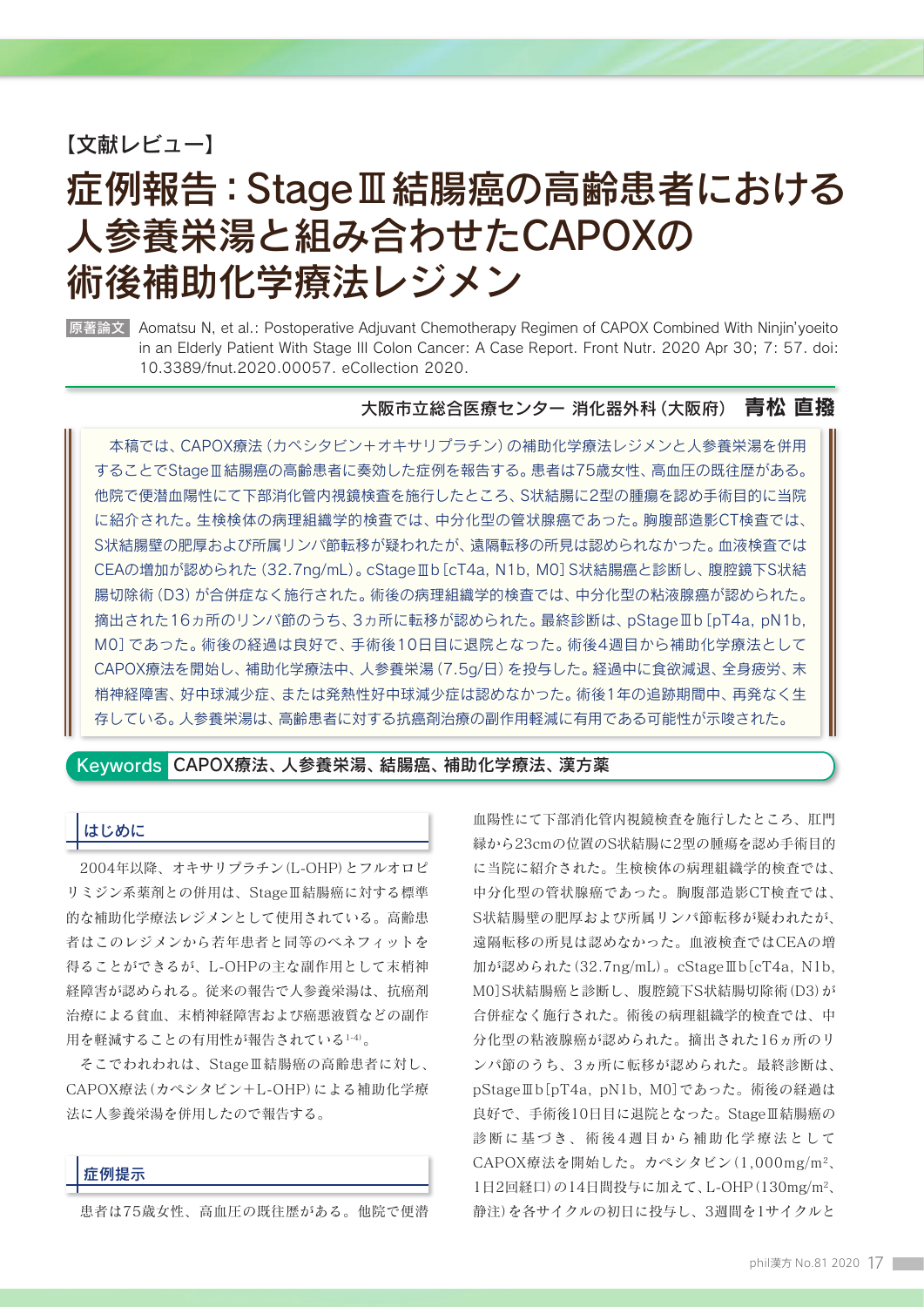漢方臨床 レポート

して3ヵ月間の投与を繰り返す(計4サイクル)レジメンを 採用した。患者の年齢を考慮し、抗癌剤の投与量を80% に減量した。

術後に体力低下および食欲減退が認められたことから、 補助化学療法の施行と同時に人参養栄湯(7.5g/日)を投与 した。食欲減退、全身疲労、末梢神経障害、好中球減少症、 発熱性好中球減少症は認めなかった。有害事象は共通用語 規準(CTCAE)第5版に基づき、副作用のグレード分類を 行った。術後1年間の追跡期間中、再発なく生存している。

### 考 察

本稿では、CAPOX療法の補助化学療法レジメンと人参 養栄湯を併用することでStageⅢ結腸癌の高齢患者に奏効 した症例を報告した。補助化学療法は、切除後のStageⅢ 結腸直腸癌患者における全生存率を改善することが報告 されている5)。MOSAIC多施設共同国際試験において6)、 FOLFOXレジメン[フルオロウラシル(FU)ボーラスおよ び持続注入にロイコボリン(LV)とL-OHPを併用]は、FU とLVのみの併用に比較して3年間無病生存率を有意に改善 したことが示されている。さらに、CAPOXレジメンは、 切除後のStageⅢ結腸癌の患者において、約7年(中央値) の追跡期間の後、FUボーラス投与と比較して全生存率を 改善したと報告されている7)。CAPOXレジメンは中心静 脈(CV)ポートが不要であり、StageⅢ結腸癌の患者に対 する標準的な補助療法の選択肢とされている。

高齢患者でも、術後補助化学療法は若年患者と同等のベ ネフィットを得ることができる。高齢患者(70歳以上)と 若年患者のいずれも、無作為化比較試験では5-FUの補助 療法と死亡率の低下に有意な関連性が認められている8)。 Hallerの報告では、CAPOX/FOLFOXとLV/5-FUを比較 した4件の無作為化比較試験 [NSABP C-089)、 XELOXA7)、X-ACT10)、AVANT11)]から得られた個々の 患者データを集積した統合分析において、年齢または併存 疾患に関係なく無病生存のベネフィットが認められた。た だし、70歳以上の患者では、70歳未満の患者と比べてわ ずかにベネフィットは減弱した(ハザード比0.77(p< 0.014) vs  $0.68(p \le 0.0001)$ <sup>12)</sup>。

L-OHP療法の主な副作用として末梢神経障害が認めら れる。MOSAIC試験では、FOLFOX群の患者でGrade2 および3の末梢性感覚神経障害が治療期間中にそれぞれ 31.4%および12.5%に認められ、L-OHPの化学療法中に 急性および慢性の機械的痛覚過敏ならびに冷感異痛が認 められた。末梢神経障害が発現するとQOLの低下を招く ため、L-OHPの投与量や投与期間は制限される。L-OHP 投与の蓄積は、随伴する感覚神経毒性のリスクを増大させ る13, 14)。MOSAIC試験では13)、Grade3の末梢性感覚神 経障害がL-OHP投与患者に高頻度で発現し、さらに時間 が経過しても持続していた(治療から12ヵ月経過時点で 1.3%、48ヵ月経過時点で0.7%)。この有毒な副作用は 重症化する恐れがあり、治療の終了後も長期に持続するこ とから、生涯にわたり患者の日常生活に影響を及ぼす可能 性がある15)。

現在、化学療法による副作用を抑制するため、漢方薬を 含むさまざまな統合アプローチの試みが続いている。漢方 薬は種々の疾患の治療に使用されており、アジア諸国をは じめ世界各国で患者QOLの改善を目的に活用されている3)。 L-OHP誘発性の末梢神経障害を抑制するために処方され る牛車腎気丸は、多くの基礎研究結果が報告されている16-18)。 しかし、第Ⅲ相無作為化臨床試験において牛車腎気丸は、 FOLFOXレジメンを投与された結腸直腸癌患者における L-OHP誘発性の末梢神経毒性を抑制できなかった19)。

人参養栄湯は12種類の生薬で構成される漢方薬であり、 疾患からの回復を促進させ、貧血、食欲不振および疲労な どのさまざまな症状の改善効果を有する。過去の報告で は、人参養栄湯は抗癌剤治療による貧血、末梢神経障害、 および癌悪液質などの副作用の軽減効果が示されている ことから1-4)、術後の体力低下、全身疲労、食欲減退、お よび貧血などの症状が発現している患者においては、補助 化学療法と同時に投与すべきである。いくつかの報告で は、全身化学療法レジメンの副作用の管理における人参養 栄湯の有効性を検証するために、若年患者および高齢患者 の多くの臨床データが必要であることを指摘している20, 21)。 マウスによる検討では、人参養栄湯は5-FU誘発性の貧血 を改善し、骨髄におけるBFU-E(burst-forming uniterythroid cells)およびCFU-E(colony-forming unit ervthroid)を増加させることが報告されている<sup>22)</sup>。

Suzukiらの報告によれば、人参養栄湯エキスはin vitro の検討で、PC12細胞においてL-OHP誘発性の神経変性 を抑制した1)。人参養栄湯の12種類の構成生薬の中でも、 特に人参エキスが神経変性に対する最も強力な保護作用 を示した。マウスの実験において、人参養栄湯および人参